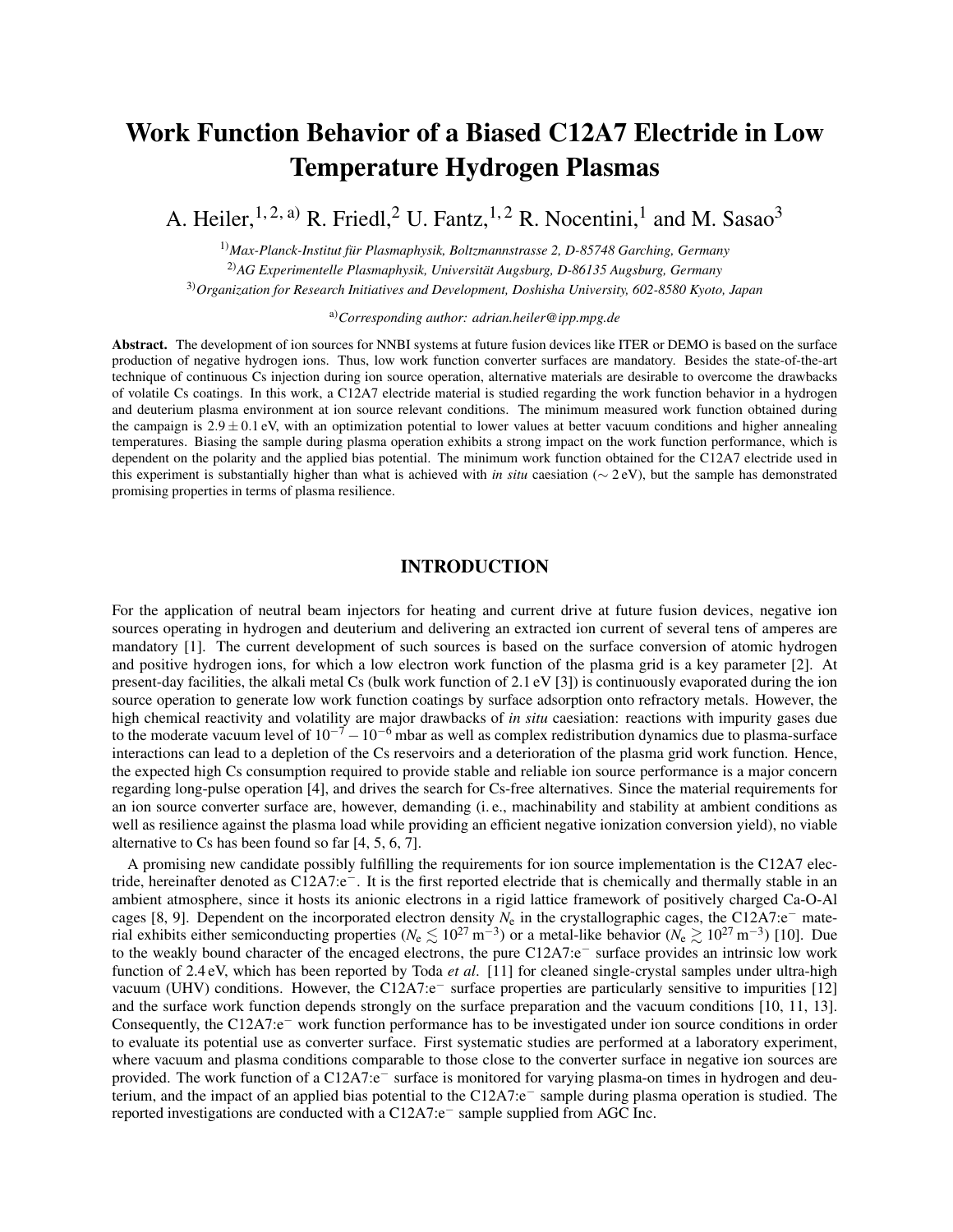#### EXPERIMENTAL SETUP

The investigations of the C12A7:e<sup>−</sup> sample are performed at the laboratory experiment ACCesS [14, 15], which is schematically illustrated in Fig. 1. It consists of a cylindrical stainless steel vacuum vessel (15 cm diameter, 10 cm height) and is evacuated by a turbomolecular and roughing pump to a background pressure of  $\sim 10^{-6}$  mbar (limited by Viton O-ring seals). The C12A7:e<sup>−</sup> sample is clamped to a stainless steel sample holder, which is mounted electrically and thermally insulated at the exchangeable bottom plate close to the vessel center and is designed for a maximum heating temperature of 1000 °C. Temperature monitoring both of the sample holder (*T*<sub>holder</sub>) and of the sample surface (*T*surf) is done by K-type thermocouples. Furthermore, monitoring of the background gases is performed with a differentially pumped residual gas analyzer (RGA). Inductively coupled plasmas (ICPs) can be ignited with a planar copper solenoid on top of the chamber, which is separated from it by a Borosilicate glass plate and a grounded Faraday screen. The solenoid is connected via a matching network to a radio frequency (RF) generator (27.12 MHz with 600 W maximum output power). In this work, hydrogen  $(H_2)$ , deuterium  $(D_2)$  and argon  $(Ar)$  plasmas are generated with a gas supply from calibrated flow meters. Plasma parameters such as the electron temperature, electron density and atomic hydrogen density can be determined via a Langmuir probe and via optical emission spectroscopy [14].

The absolute work function of surfaces mounted at the sample holder is measured *in situ* by means of the photoelectric effect. The broadband radiation of a 100 W high pressure mercury lamp in combination with a set of interference filters is used and collimated onto the sample surface via two quartz lenses (see Fig. 1). For each applied interference filter (10 nm full width at half maximum with central wavelengths between 239 and 852 nm), the transmitted mean photon energy  $\langle h \nu \rangle$  is determined by using an absolutely calibrated high resolution spectrometer  $(\langle h\nu \rangle = 5.04 - 1.45 \text{ eV})$ . The respective irradiated power onto the sample is measured with a radiant power meter, giving values between  $0.1 - 1$  mW. The photoemitted electrons are drawn to the grounded vessel walls with a bias of −30 V, and the respective current is monitored with a Keithley 6487 picoammeter. With the use of a shutter in the optical path, the energy resolved absolute photocurrents  $I_{\text{ph}}(\langle h\nu \rangle)$  are determined by the subtraction of the dark current (10−<sup>11</sup> A in vacuum and 10−<sup>10</sup> A after plasma). Due to the required bias voltage, work function measurements are performed during plasma-off phases.

An accurate determination of the surface work function  $\chi$  from the photoelectric response measurements can be obtained by the application of extrapolation techniques near the work function threshold ( $h\nu \geq \chi$ ). A common method is a fitting routine according to the Fowler theory, after which [16]

$$
I_{\text{ph},u}(h\nu) \propto T_{\text{surf}}^2 f\left(\frac{h\nu - \chi}{k_{\text{B}} T_{\text{surf}}}\right),\tag{1}
$$

with *I*<sub>ph,u</sub> being the photoelectric current per unit incident light intensity, *f* being the universal Fowler function and *k*<sup>B</sup> denoting the Boltzmann constant. Since the Fowler theory is only valid for metallic surfaces, however, the more general power law [17]

$$
I_{\text{ph,u}}(h\nu) \propto (h\nu - \chi)^n \tag{2}
$$

can be used for the extrapolation to zero photocurrent. The exponent *n* depends on the excitation and escape mechanisms involved, and for  $n = 2$ , the Fowler limiting case for  $T<sub>surf</sub> = 0$  K is obtained [16]. For semiconducting or adsorbate-covered surfaces, the *n*-parameter is typically in the range of 3−4 [17, 18].

## RESULTS AND DISCUSSION

The C12A7:e<sup>−</sup> sample (30 mm diameter, 2 mm thickness) from AGC Inc. has a protective layer on its surface and is stored in atmospheric air prior to the measurements. After the installation at the ACCesS experiment, the vacuum chamber is pumped out to a background pressure of  $5\times10^{-6}$  mbar, which leads to a residual gas flux of  $\sim10^{19}$  m<sup>-2</sup>s<sup>-1</sup> (mainly water vapor). The measured work function before any treatment of the electride is in the range of  $\sim$  5 eV.

#### Initial vacuum heat treatment

The C12A7:e<sup>−</sup> sample is heated in vacuum to thermally desorb the surface protective layer and be activated. The temperature of the sample holder is increased incrementally ( $\Delta T \approx 100^{\circ}$ C) from room temperature up to 850 <sup>°</sup>C, and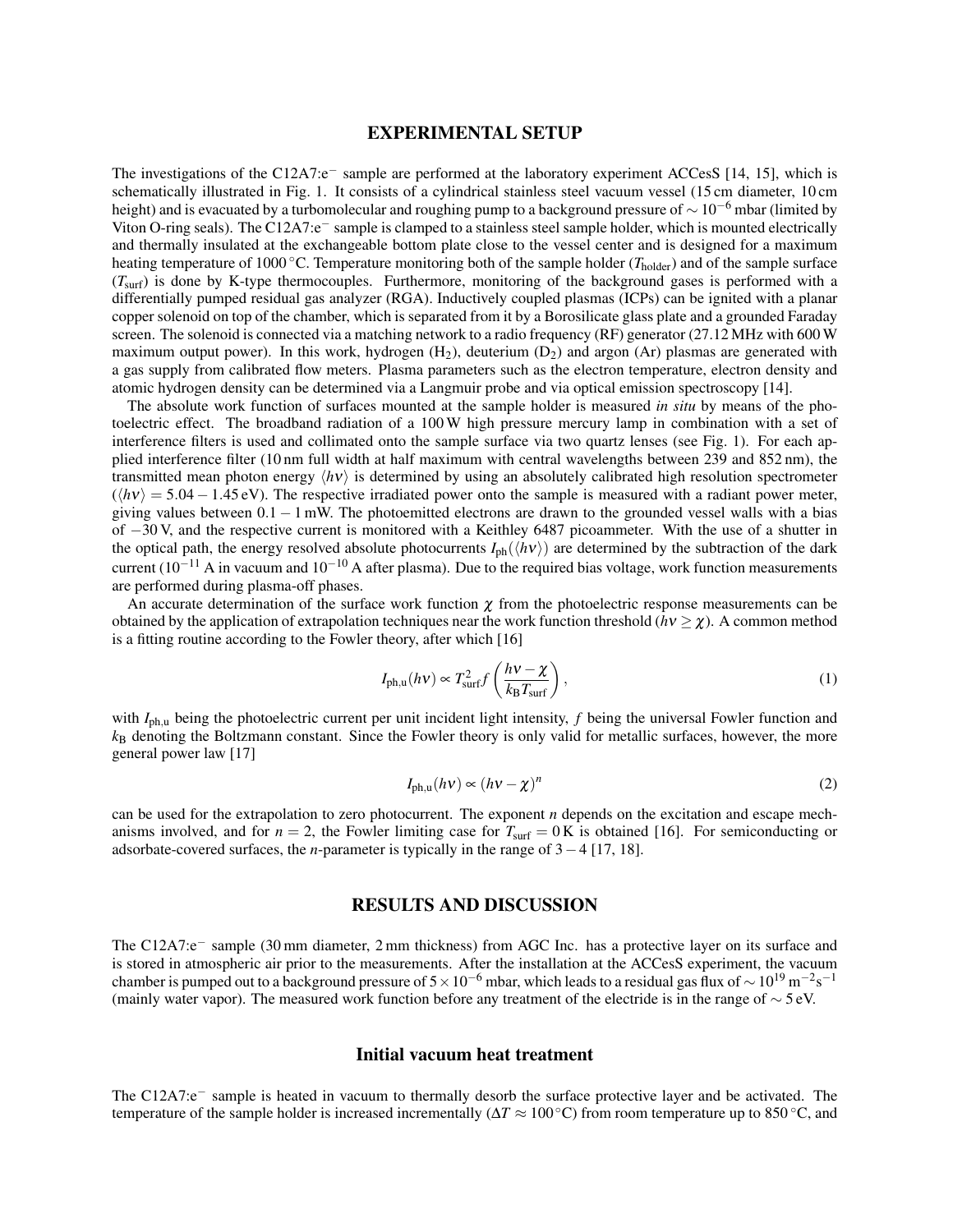

FIGURE 1. Schematic of the ICP experiment from top view, including the arrangement of the work function diagnostic setup.

the work function is measured at each temperature step. For a sample surface temperature higher than  $100^{\circ}$ C, the recorded photocurrents start to increase and the measured work function simultaneously decreases. Continuous RGA monitoring indicates thermal impurity desorption by peaks in the signals for  $H_2$ ,  $H_2O$ ,  $N_2/CO$ ,  $O_2$ , and  $CO_2$ , which is accompanied by a temporal increase of the background pressure. The work function reaches a value of  $\sim$  3.8 eV for surface temperatures  $\geq 480^{\circ}$ C.

While the measured temperature of the sample holder is  $850^{\circ}$ C at its maximum, the maximum measured temperature on the sample surface is 570 °C. Such a high temperature difference is assumed to be the result of a bad thermal contact between the sample and the sample holder. The minimum measured work function of ∼ 3.8 eV presumably results from the limited vacuum conditions in combination with 570 ◦C being probably too low for full desorption of the protective layer. When the sample cools down, the photoelectric currents and the work function show a quick deterioration (about +1 eV/h). A work function of  $\sim$  4.9 eV is measured the next day.

### Hydrogen and deuterium plasma exposure

Discharges in H<sup>2</sup> and D<sup>2</sup> are ignited with an absolute gas pressure of 10 Pa and an RF output power of 250−300 W. With these operational parameters, electron densities of  $\sim 5 \times 10^{16}$  m<sup>-3</sup> and electron temperatures of  $\sim 2$  eV are provided both in  $H_2$  and  $D_2$  [15], which mimics the conditions close to the plasma grid in present-day test facilities for fusion [19]. As can be seen in Fig. 2, an initial  $H_2$  plasma pulse of 5 min leads to an instant reduction of the work function from ∼ 4.9 eV to ∼ 3.5 eV without active heating of the sample. Further plasma-on time of more than one hour lowers the work function to  $3.2 \pm 0.1$  eV. In steady-state, the hydrogen plasma exposure leads to an elevated surface temperature of 270 °C.

As soon as the plasma is switched off, the work function increases with a rate of about  $+0.4 \text{ eV/h}$ . The work function deterioration is most likely the result of residual gas adsorption on the C12A7:e<sup>−</sup> surface and can be reversed by the application of a short plasma pulse (∼min). Since in the case of a short plasma pulse the sample surface temperature increases only by a few  $10^{\circ}$ C, thermal effects are negligible and the work function improvement can primarily be ascribed to the pure plasma-surface interaction, i.e., bombardment of the surface with positive ions (mainly  $H_3^+ / D_3^+$  with energies up to 10 eV), atomic hydrogen/deuterium (550 K gas temperature), and (V)UV photons (energy range of  $3-15$  eV).

The work function of  $3.2 \text{ eV}$  is substantially higher than the literature value of  $2.4 \text{ eV}$  [11], which indicates that some sort of impurities probably exist on the C12A7:e<sup>−</sup> surface after the applied hydrogen plasma pulses. Thus, in order to enhance the surface desorption and/or sputtering of the possibly existing impurities, an Ar plasma with 200 W RF power and 10 Pa gas pressure is applied for 25 min in total. To reinforce the argon ion bombardment, the sample holder is biased at −20 V to ground, leading to a current of 440 mA and a sample surface temperature of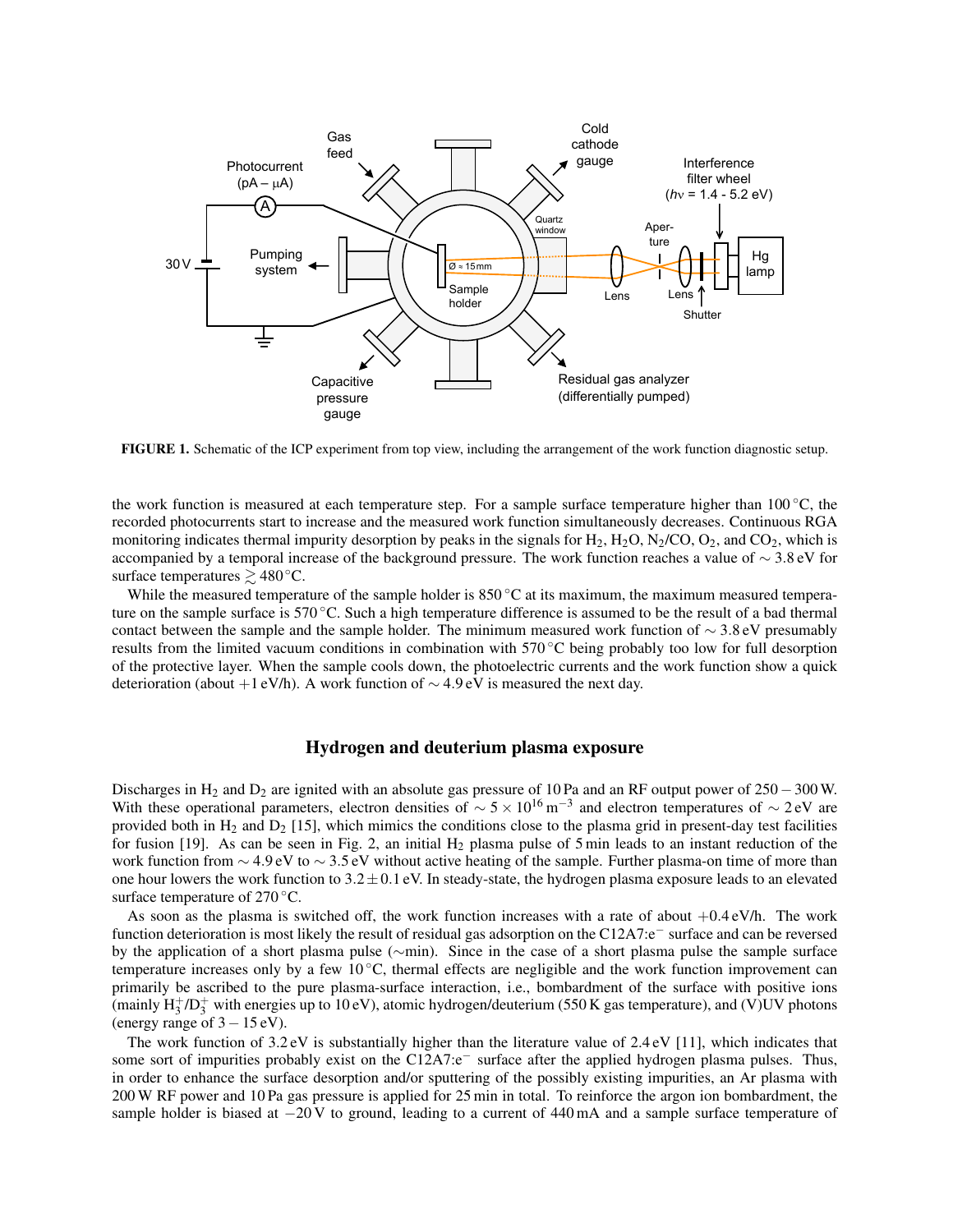

FIGURE 2. Influence of hydrogen plasma pulses on the surface work function of the C12A7:e<sup>−</sup> sample. The recorded sample surface temperature is additionally plotted (no active heating applied).

425 ◦C in maximum. It is observed that the measured work function increases with increasing Ar plasma-on time and the photoemitted currents decrease by more than two orders of magnitude, which might be due to adsorbed Ar at the surface. Finally, the work function reaches a value of higher than 4 eV after argon plasma exposure. With subsequent D<sup>2</sup> plasma pulses, the work function can be reduced again, but reaches still a value not lower than 3.2 eV.

In order to promote a possible synergistic benefit of thermal effects and the plasma-surface interaction, the sample is actively heated up to  $T_{\text{surf}} = 480 \degree \text{C}$  during plasma exposure. However, the photoelectric yield decreases with the temperature increase and the work function rises up to  $\sim$  3.8 eV. When the active heating is switched off, a work function of 3.2 eV is retrieved.

#### Biasing during plasma exposure

Without the application of an external bias potential, the insulated C12A7:e<sup>−</sup> sample is at its floating potential in the plasma environment, i.e., the total flux of electrons  $\Gamma_e$  towards the entire sample holder surfaces including the C12A7:e<sup>−</sup> surface equals the total flux of positive ions  $\Gamma_+$ . The negative ion flux is assumed to be below 10 % and is thus neglected in this consideration. The difference between the floating and plasma potential is about 10 V for both  $H_2$  and  $D_2$  discharges. It is observed that biasing the sample to ground has a substantial influence on the photoemissive properties and the work function behavior of the C12A7:e<sup>−</sup> surface. As can be seen in Fig. 3 a), an applied positive bias potential during  $D_2$  plasma exposure promotes a work function reduction, while a negative bias results in a work function increase (0 V active bias corresponds to the floating potential). Furthermore, the more negative the applied bias potential, the larger the increase of the work function and the associated decrease of the photoelectric currents. An application of −60 V to ground for 15 min results in a work function of  $\sim$  3.8 eV ( $\Delta \chi$  = +0.6 eV), and the photoemitted currents are more than one order of magnitude lower than with zero bias. In  $H_2$ , a similar effect is observed, albeit less pronounced ( $\Delta \chi = +0.3$  eV with −60 V bias).

The bias investigations indicate that the C12A7:e<sup>−</sup> surface is sensitive to the flux ratio of positive ions to electrons. When a negative bias is applied, the flux ratio  $\Gamma_+/\Gamma_{\rm e}$  is > 1, and a current of 110 mA flows at −60 V. Since this results in a substantial increase of the work function, it is suggested that the anionic electron density in the C12A7:e<sup>−</sup> surface cages is reduced and an electron-deficient surface layer is built up. If this is the case, a depletion of the so-called cage conduction band (CCB) [20] occurs, which is inevitably accompanied with a lowering of the Fermi level. Additionally, surface cage deformations [12] due to an enhanced ion bombardment may also play a role. By the application of a positive bias potential,  $\Gamma_{+}/\Gamma_{\rm e}$  is < 1, and a bias current of 250 mA is associated with a bias potential of +20 V. Here, the work function is decreased, which supports the suggestion that in this case, the electron occupation of the CCB is filled up to a certain extent.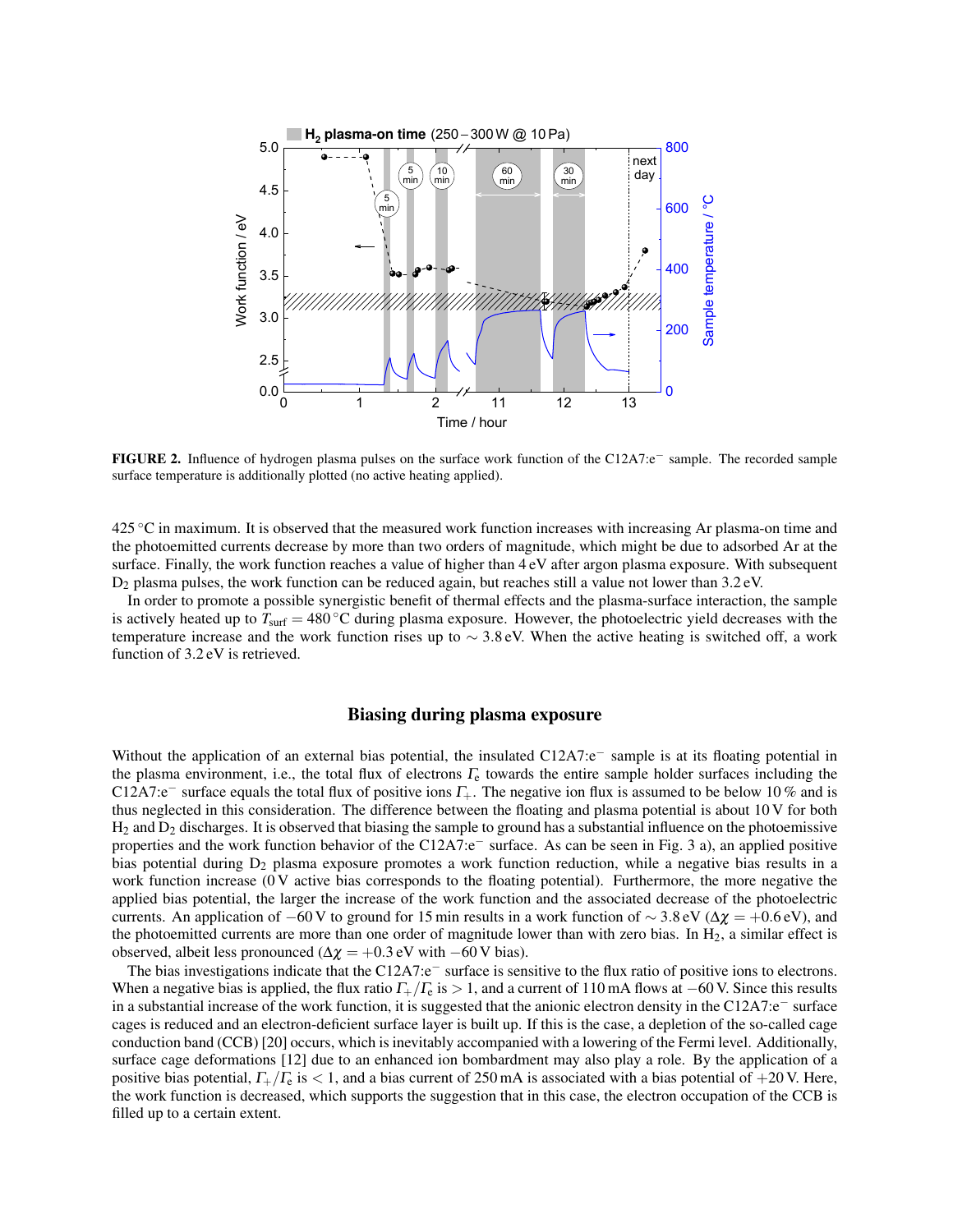

FIGURE 3. a) Influence of the application of a bias potential on the C12A7:e<sup>−</sup> surface work function during D<sub>2</sub> plasma exposure (300 W RF power and 10 Pa gas pressure). The respective impact on the photoemitted currents from the surface is exemplarily shown for an irradiated mean photon energy of 3.94 eV. Furthermore, the measured current due to the applied bias voltage is depicted. b) Evaluation of the work function via the threshold of the measured photoelectric response according to Eq. (2): the extrapolation of the photocurrents is illustrated for  $n = 2$  (Fowler limiting case) and for  $n = 3.5$ . The fitting range for the performed linear regression is indicated by the yellowish shaded area.

In Fig. 3 b), the work function evaluation from the measured photoelectric currents after the application of  $+20$  V is exemplarily shown. The photocurrents are evaluated according to Eq. (2):  $(I_{ph}/K)^{1/n}$  is plotted as a function of the photon energy, with *K* being the filter dependent relative intensity of the irradiated power, and the extrapolation of a linear least-squares regression is performed. As can be seen, a fit according to the Fowler limiting case for  $T<sub>surf</sub> = 0$  K, i.e.,  $n = 2$ , leads to a work function of 3.07 eV. However, it does not match the progression of the photocurrents well. By increasing the *n*-parameter to 3.5, the fit is significantly improved and yields a work function of 2.88 eV. A similar behavior has already been observed with a different C12A7:e<sup>−</sup> sample [21] and might be the result of a semiconducting surface state of the electride. According to the analysis shown in Fig. 3 b), the work function evaluation is performed with  $n = 3.5$ . With this, a work function minimum of  $2.9 \pm 0.1$  eV is determined for the current sample and the performed campaign here.

#### Surface analysis after the experimental campaign

Photographs of the C12A7:e<sup>−</sup> sample before and after the conducted experimental campaign are depicted in Fig. 4, with front side denoting the plasma facing surface and rear side the surface that was directed towards the sample holder. Before the campaign, both sides of the sample exhibit a rough, homogeneous and black surface. During the campaign, a surface texture change was observed at a spot close to the center of the front side. *Ex situ* magnification of this area by means of an optical microscope shows a higher surface roughness and reveals smooth islands of moltenlike structures. This surface texture might be a result of biasing with −84 V during hydrogen plasma exposure, which was done during one of the first pulses for about half an hour. In this case, short bright flashes in front of the sample surface could occasionally be observed, associated with a considerable increase of the bias current. Since the surface modification appeared in an area approximately where the work function measurements were taken, a synergistic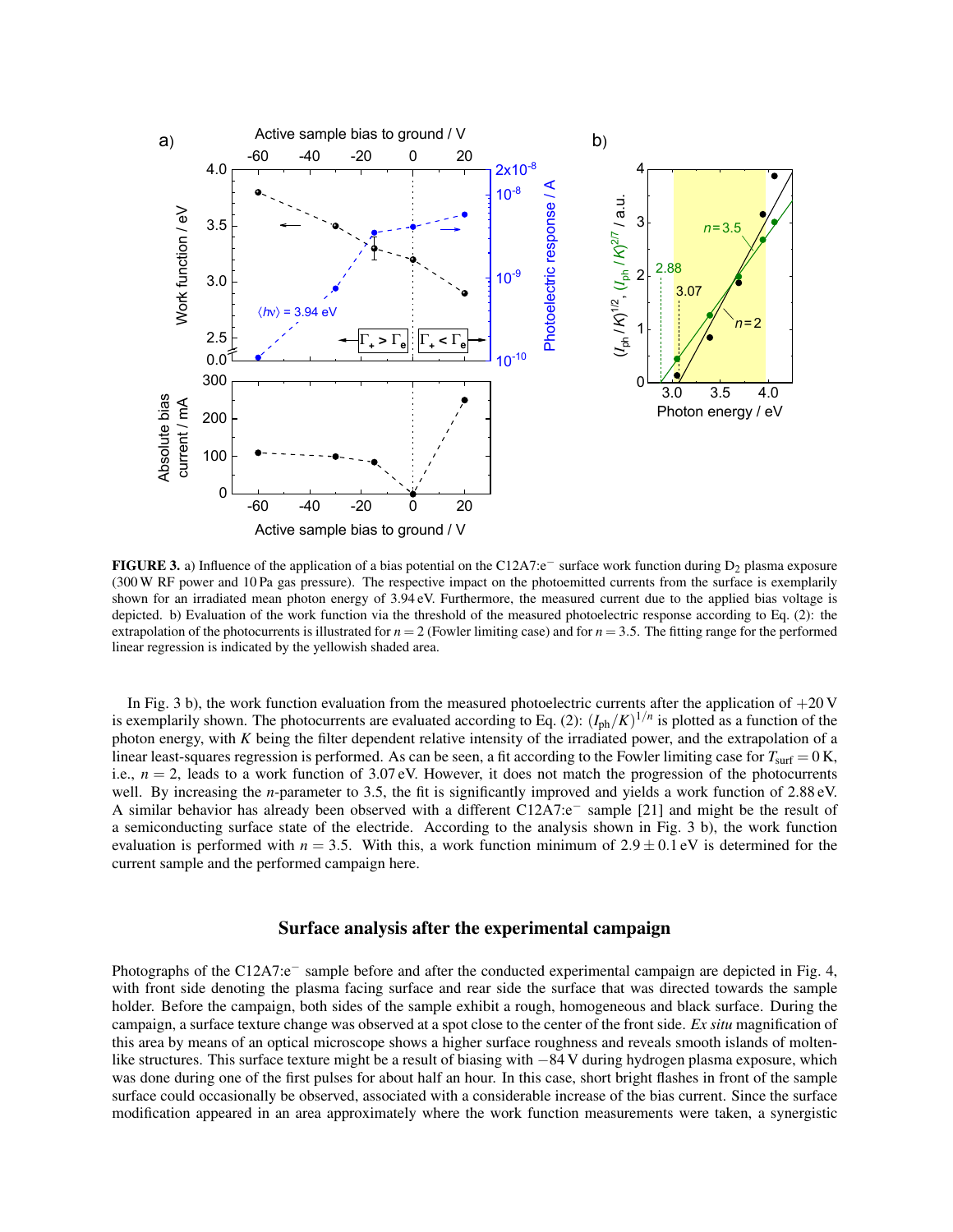

FIGURE 4. Photographs of the C12A7:e<sup>−</sup> sample before and after the conducted experiments, where the sample was clamped to a stainless steel sample holder in the plasma chamber. Front side denotes the surface which was exposed to plasma and rear side the surface which was directed towards the sample holder. The spot on the front side which was illuminated for measuring the work function  $\chi$  is indicated by a white dashed circle. The surface texture change on the front side after the campaign is magnified by means of an optical microscope.

interplay of UV irradiation, plasma irradiation and thermal effects in the presence of residual impurities might play a role. The occurrence of the surface change was already detected in the vacuum chamber by eye. In order to check a possible influence on the photoelectric response, the spot for the work function measurement was shifted. However, the photoelectric measurements did not change by shifting the observation area. Apart from the molten-like structures, the C12A7:e<sup>−</sup> surface has demonstrated good resilience to plasma exposure.

The surface which was in direct contact with the stainless steel sample holder, however, changed its color from black to whitish-brownish. Only the areas that were not in direct contact with the sample holder preserved the black coloration, which includes the upper part and spots where the holder provides holes for outgassing and diagnostic purposes. The color change indicates a degeneration of the electride surface state, which might be the result of an extensive heat treatment in direct contact with the stainless steel material and/or due to adsorbates from ambient air from before the installation of the sample. Further, some small pieces of the sample at the clamp positions flaked off, which is probably the result of thermal stress at elevated temperatures.

#### SUMMARY AND CONCLUSIONS

The air-stable, mechanically robust and machinable C12A7 electride was investigated in view of a potential converter surface material for negative ion sources. The material has proven to be resilient to hydrogen and deuterium plasma exposure at ion source relevant conditions. After initial conditioning of the surface by thermal annealing and plasma exposure, short plasma pulses lead to a work function to ∼ 3.2 eV, and the application of a positive bias potential further lowers the work function to  $2.9 \pm 0.1$  eV. In contrast, the application of a negative bias potential leads to an increase of the work function and a strong decrease of the photoelectric yield of the surface. Thus, the flux ratio of positive ions to electrons onto the C12A7:e<sup>−</sup> surface determines the work function performance, which is presumably due to changes of the anionic electron density in the surface cages. It should be noted that at present-day test facilities, the caesiated plasma grid is biased positively with respect to the source body in order to reduce the co-extracted electrons [22].

The measured work function minimum of the tested C12A7:e<sup>−</sup> sample is about 0.5 eV higher than the intrinsic work function value for the chemically pure bulk in UHV. However, it has to be kept in mind that the material was placed in a 10−<sup>6</sup> mbar vacuum environment and the initial annealing took place with a sample holder temperature of 850 ◦C and a sample surface temperature of 570 ◦C in maximum. Furthermore, as described in [21], an extended long-term plasma exposure has a beneficial impact on the work function performance of the electride.

With regard to the state-of-the-art technique of *in situ* caesiation of metallic surfaces, work functions of about 2 eV are measured at the same experimental setup [23, 24]. Therefore, a smaller H<sup>−</sup> conversion yield via direct electron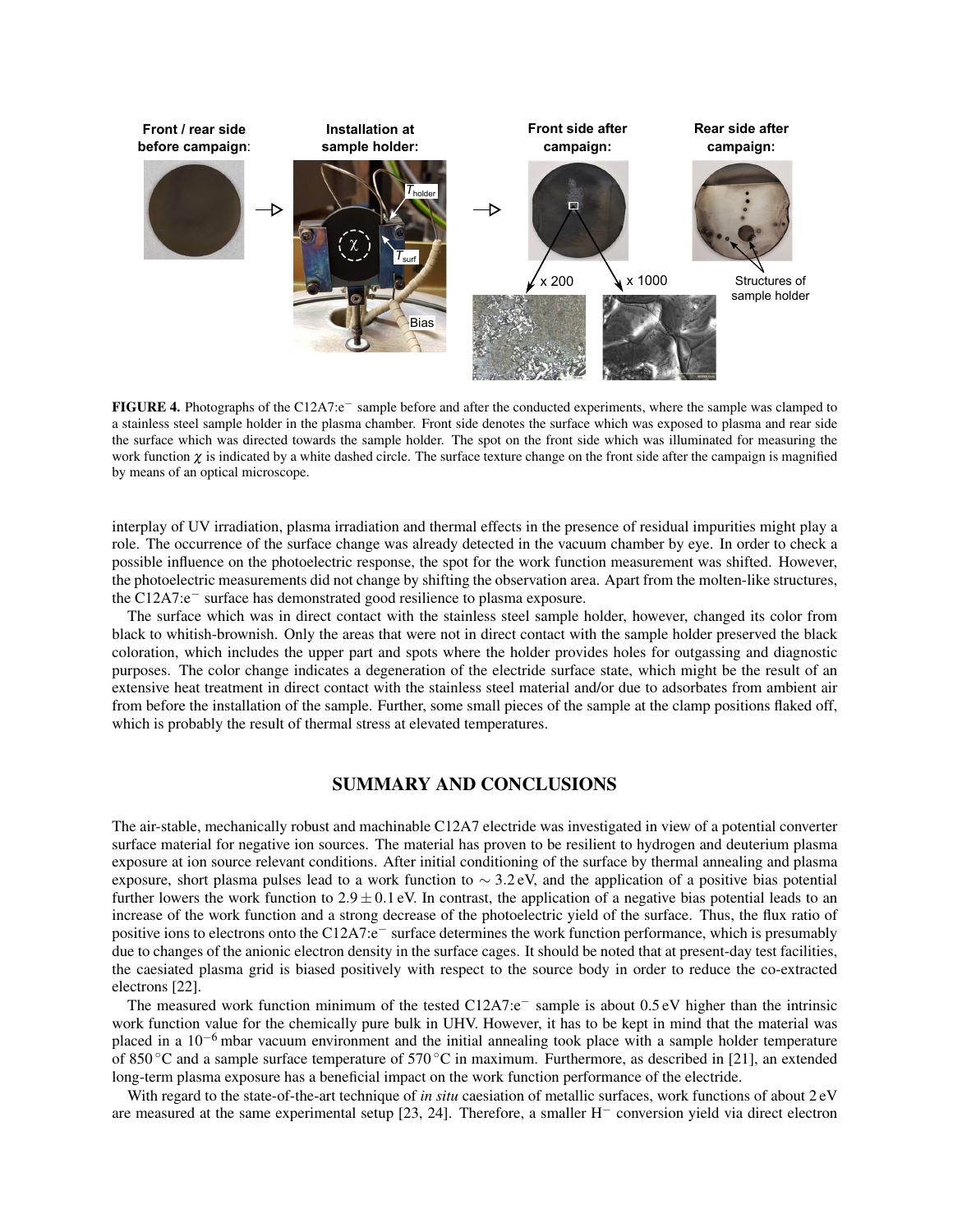transfer from the surface can be expected with the use of C12A7:e−. Nevertheless, other negative ion production channels may also be of importance, e.g., desorption of H<sup>−</sup> formed inside the surface cages in a hydrogen environment [25]. Consequently, the production of negative hydrogen ions directly above the C12A7:e<sup>−</sup> surface should be investigated. In a next step, an implementation at a test facility with an extraction system is desirable for a final conclusion on the C12A7 electride as Cs-free alternative, where the extracted negative ion current density together with the co-extracted electron current density can be investigated. Considering a plasma grid made of C12A7:e<sup>−</sup> in negative ion sources for fusion, points such as manufacturing a large surface area with a complex geometry, application of high temperatures for conditioning purposes and the application of a current through the grid for the generation of a magnetic filter field need to be addressed as well.

## ACKNOWLEDGMENTS

The authors would like to thank H. Hosono for the use of the C12A7 electride. The C12A7 electride was supplied from AGC Inc., and technical support by Naomichi Miyakawa, Satoru Watanabe and Kazuhiro Ito of AGC Inc. and discussion with them are greatly acknowledged. Futhermore, we would like to thank M. Wada for the *ex situ* investigations of the sample surface.

This work has been carried out within the framework of the EUROfusion Consortium and has received funding from the Euratom research and training programme 2014−2018 and 2019−2020 under grant agreement No 633053. The views and opinions expressed herein do not necessarily reflect those of the European Commission. Further, it was supported by Grant-in-Aid for Scientific Research of JSPS, 19H01883, 17H03512.

## **REFERENCES**

- 1. U. Fantz and J. Lettry, "Focus on sources of negatively charged ions," New J. Phys. 20, 060201 (2018).
- 2. M. Bacal and M. Wada, "Negative hydrogen ion production mechanisms," Appl. Phys. Rev. 2, 021305 (2015).
- 3. H. B. Michaelson, "The work function of the elements and its periodicity," J. Appl. Phys. 48, 4729–4733 (1977).
- 4. U. Fantz, C. Hopf, R. Friedl, S. Cristofaro, B. Heinemann, S. Lishev, and A. Mimo, "Technology developments for a beam source of an NNBI system for DEMO," Fusion Eng. Des. 136, 340–344 (2018).
- 5. U. Kurutz, R. Friedl, and U. Fantz, "Investigations on Cs-free alternatives for negative ion formation in a low pressure hydrogen discharge at ion source relevant parameters," Plasma Phys. Control. Fusion 59, 075008 (2017).
- 6. R. Friedl, S. Cristofaro, and U. Fantz, "Work function of Cs-free materials for enhanced H<sup>−</sup> surface production," AIP Conf. Proc. 2011, 050009 (2018).
- 7. D. Kogut, R. Moussaoui, N. Ning, J. B. Faure, J. M. Layet, T. Farley, J. Achard, A. Gicquel, and G. Cartry, "Impact of positive ion energy on carbon-surface production of negative ions in deuterium plasmas," J. Phys. D: Appl. Phys. 52, 435201 (2019).
- 8. S. Matsuishi, Y. Toda, M. Miyakawa, K. Hayashi, T. Kamiya, M. Hirano, I. Tanaka, and H. Hosono, "High-Density Electron Anions in a Nanoporous Single Crystal: [Ca<sub>24</sub>Al<sub>28</sub>O<sub>64</sub>]<sup>4+</sup>(4*e*<sup>−</sup>)," Science **301**, 626–629 (2003).
- 9. H. Hosono, "Functioning of traditional ceramics 12CaO·7Al2O<sup>3</sup> utilizing built-in nano-porous structure," Sci. Technol. Adv. Mater. 5, 409–416 (2004).
- 10. S. W. Kim and H. Hosono, "Synthesis and properties of  $12CaO·7Al<sub>2</sub>O<sub>3</sub>$  electride: review of single crystal and thin film growth," Phil. Mag. 92, 2596–2628 (2012).
- 11. Y. Toda, H. Yanagi, E. Ikenaga, J. J. Kim, M. Kobata, S. Ueda, T. Kamiya, M. Hirano, K. Kobayashi, and H. Hosono, "Work Function of a Room-Temperature, Stable Electride  $[Ca_{24}Al_{28}O_{64}]^{4+}(e^-)_4$ ," Adv. Mater. 19, 3564–3569 (2007).
- 12. Y. Toda, Y. Kubota, M. Hirano, H. Hirayama, and H. Hosono, "Surface of Room-Temperature-Stable Electride [Ca<sub>24</sub>Al<sub>28</sub>O<sub>64</sub>]<sup>4+</sup>(e<sup>−</sup>)4: Preparation and Its Characterization by Atomic-Resolution Scanning Tunneling Microscopy," ACS Nano 5, 1907–1914 (2011).
- 13. H. Yanagi, T. Kuroda, K.-B. Kim, Y. Toda, T. Kamiya, and H. Hosono, "Electron injection barriers between air-stable electride with low work function, C12A7:e−, and pentacene, C<sup>60</sup> and copper phthalocyanine," J. Mater. Chem. 22, 4278–4281 (2012).
- 14. R. Friedl and U. Fantz, "Influence of cesium on the plasma parameters in front of the plasma grid in sources for negative hydrogen ions," AIP Conf. Proc. 1515, 255–262 (2013).
- 15. R. Friedl and U. Fantz, "Fundamental studies on the Cs dynamics under ion source conditions," Rev. Sci. Instrum. 85, 02B109 (2014).
- 16. R. H. Fowler, "The Analysis of Photoelectric Sensitivity Curves for Clean Metals at Various Temperatures," Phys. Rev. 38, 45–56 (1931).
- 17. T. E. Fischer, "Determination of semiconductor surface properties by means of photoelectric emission," Surf. Sci. 13, 30–51 (1969).
- 18. P. Lange, D. Grider, H. Neff, J. K. Sass, and R. Unwin, "Limitations of the Fowler method in photoelectric work function determination: Oxygen on magnesium single crystal surfaces," Surf. Sci. Lett. 118, L257–L262 (1982).
- 19. S. Briefi and U. Fantz, "Spectroscopic investigations of the ion source at BATMAN upgrade," AIP Conf. Proc. 2052, 040005 (2018).
- 20. P. V. Sushko, A. L. Shluger, M. Hirano, and H. Hosono, "From Insulator to Electride: A Theoretical Model of Nanoporous Oxide 12CaO·7Al2O3," J. Am. Chem. Soc. 129, 942–951 (2007).
- 21. A. Heiler, K. Waetzig, M. Tajmar, R. Friedl, R. Nocentini, and U. Fantz, "Work function performance of a C12A7 electride surface exposed to low pressure low temperature hydrogen plasmas," J. Vac. Sci. Technol. A 39, 013002 (2021).